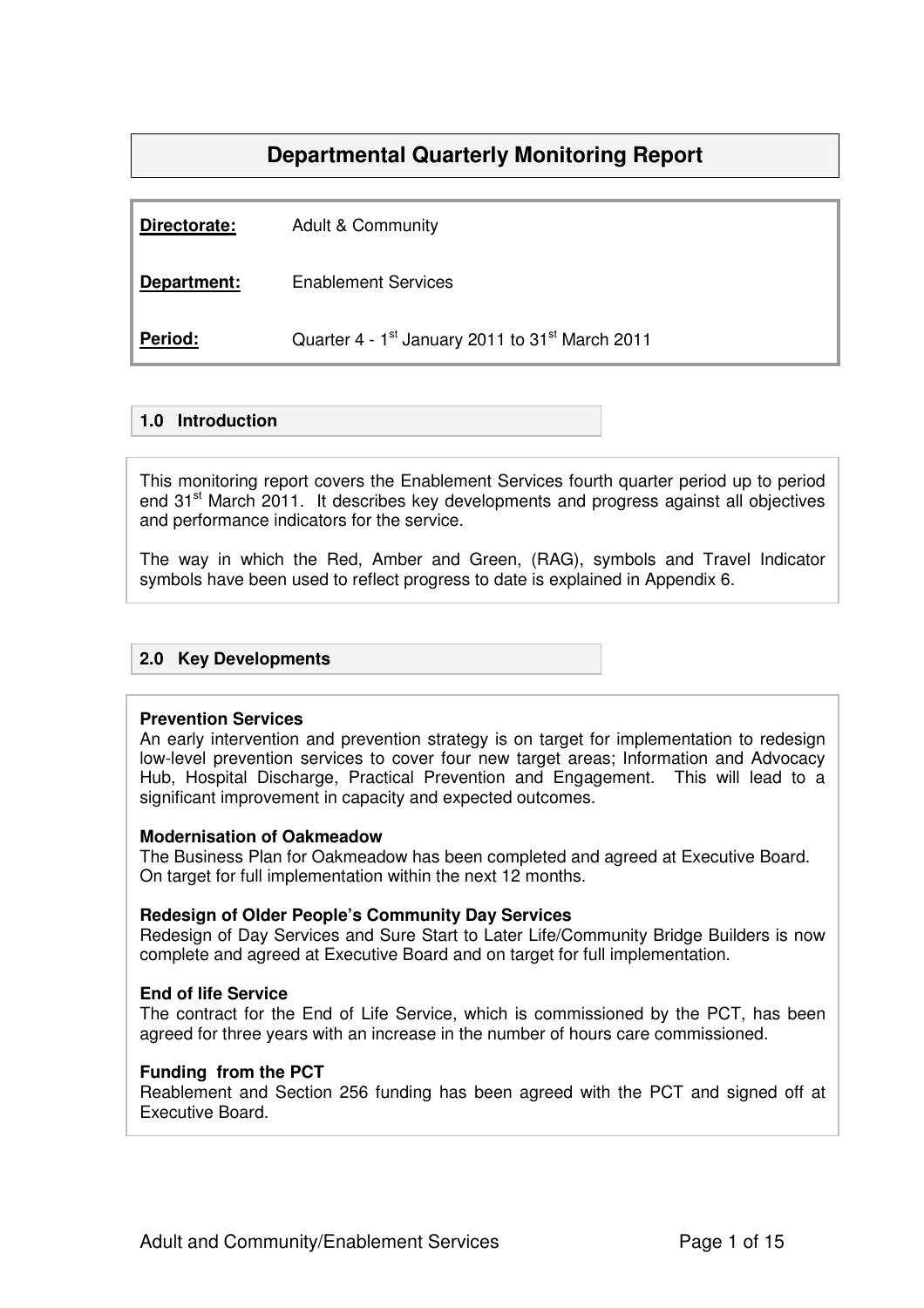## **3.0 Emerging Issues**

#### **Efficiency Programme**

Efficiency targets are challenging and work is ongoing to ensure we continue to support effective frontline services.

#### **Integrated Services**

Further work in relation to Integrated services will be progressed over the next couple of months.



## **4.1 Progress against 'key' objectives / milestones**



The two 'key' objectives and milestones have both been achieved. That is, the Intergenerational Group is progressing development work to improve outcomes for Older People and the specialist Telecare Team has been established. Further details can be found in Appendix 1.

## **4.2 Progress against 'other' objectives / milestones**

| $\overline{\mathbf{x}}$<br>$10$ $\sqrt{ }$<br>10<br><b><i><u>Part</u></i></b><br>Total |  |
|----------------------------------------------------------------------------------------|--|
|----------------------------------------------------------------------------------------|--|

Excellent progress has been made against all 'other' objectives and milestones. Teams continue to provide assessments to all carers; an evaluation of both the Intermediate Care and the Re-ablement Services have taken place as has the development of an Integrated Hospital Discharge Team and the review and redesign of the Halton Integrated Community Equipment Service (HICES). Work has also taken place to reduce bed numbers at Oak Meadow and new services are now being provided. There is also now a more pro-active approach to Health Inequalities in the Borough and a new quality assurance programme. Details of all 'other' objectives and milestones can be found in Appendix 2.

## **5.0 Performance indicators**

## **5.1 Progress Against 'key' performance indicators**

| .aı |  |  |  |  |  | ÷ |  |  |
|-----|--|--|--|--|--|---|--|--|
|-----|--|--|--|--|--|---|--|--|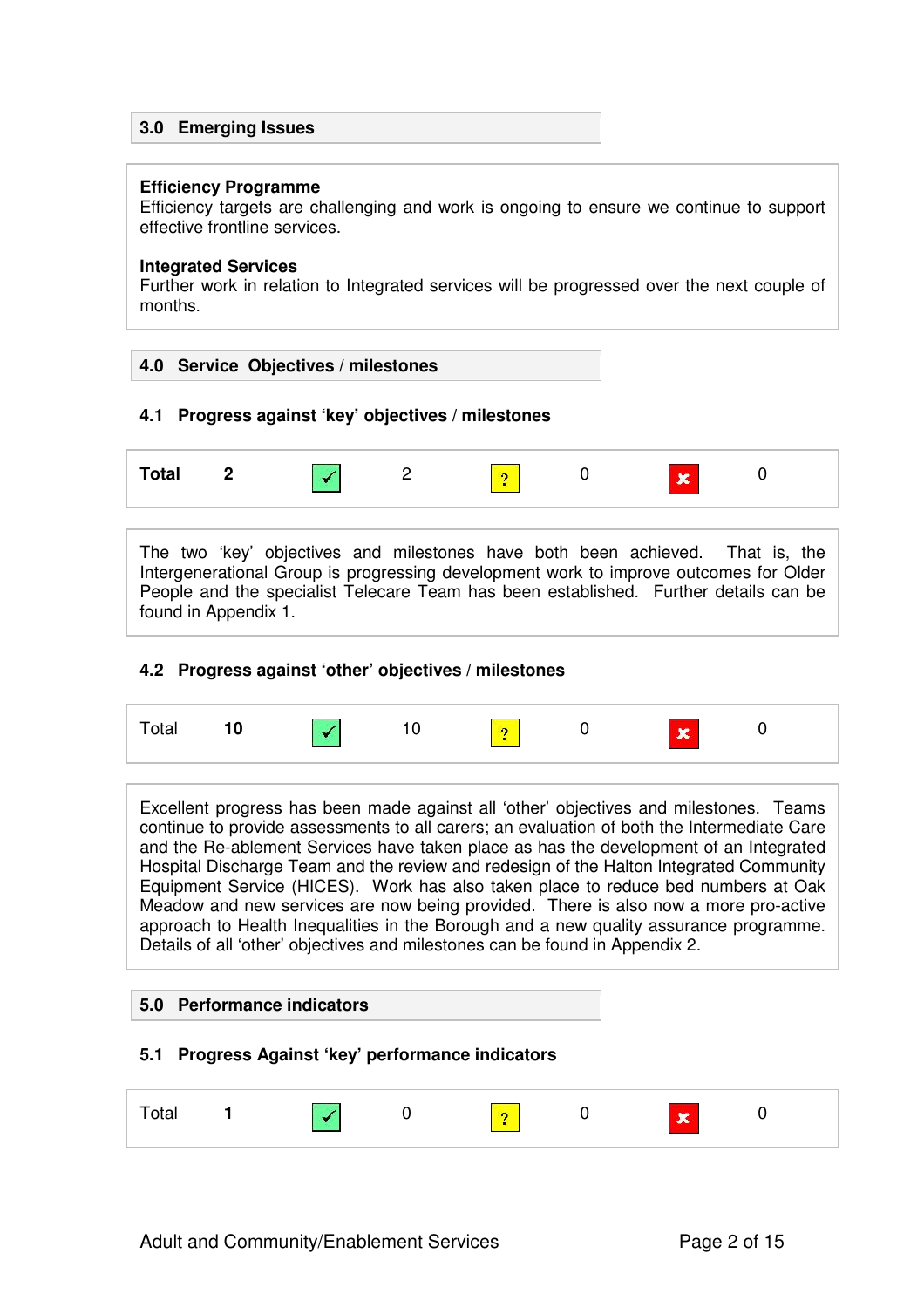The one key indicator detailed in Appendix 3 is not available this year. The NHS information centre is currently developing a new methodology for this indicator which will most likely be available in 2011/12.

#### **5.2 Progress Against 'other' performance indicators**



Details of all the 'other' performance indicators can be found in Appendix 4. These include the numbers of people receiving intermediate care; numbers of days reimbursement as a result of delayed transfer and actual delayed transfer of care targets, which have all been achieved successfully. Similarly, admissions of supported residents has achieved its target.

#### **6.0 Risk Control Measures**

There are two risk control measures relating to the overall support to develop an integrated hospital discharge team and the need to develop a proactive response to Health Inequalities within the Borough. Details of these can be found in Appendix 5

## **7.0 Progress against high priority equality actions**

There are no high priority equality actions to report.

## **8.0 Data quality statement**

The author provides assurance that the information contained within this report is accurate and valid and that every effort has been made to avoid the omission of data. Where data has been estimated, sourced externally, or where there are any concerns regarding the limitations of its use this has been clearly annotated.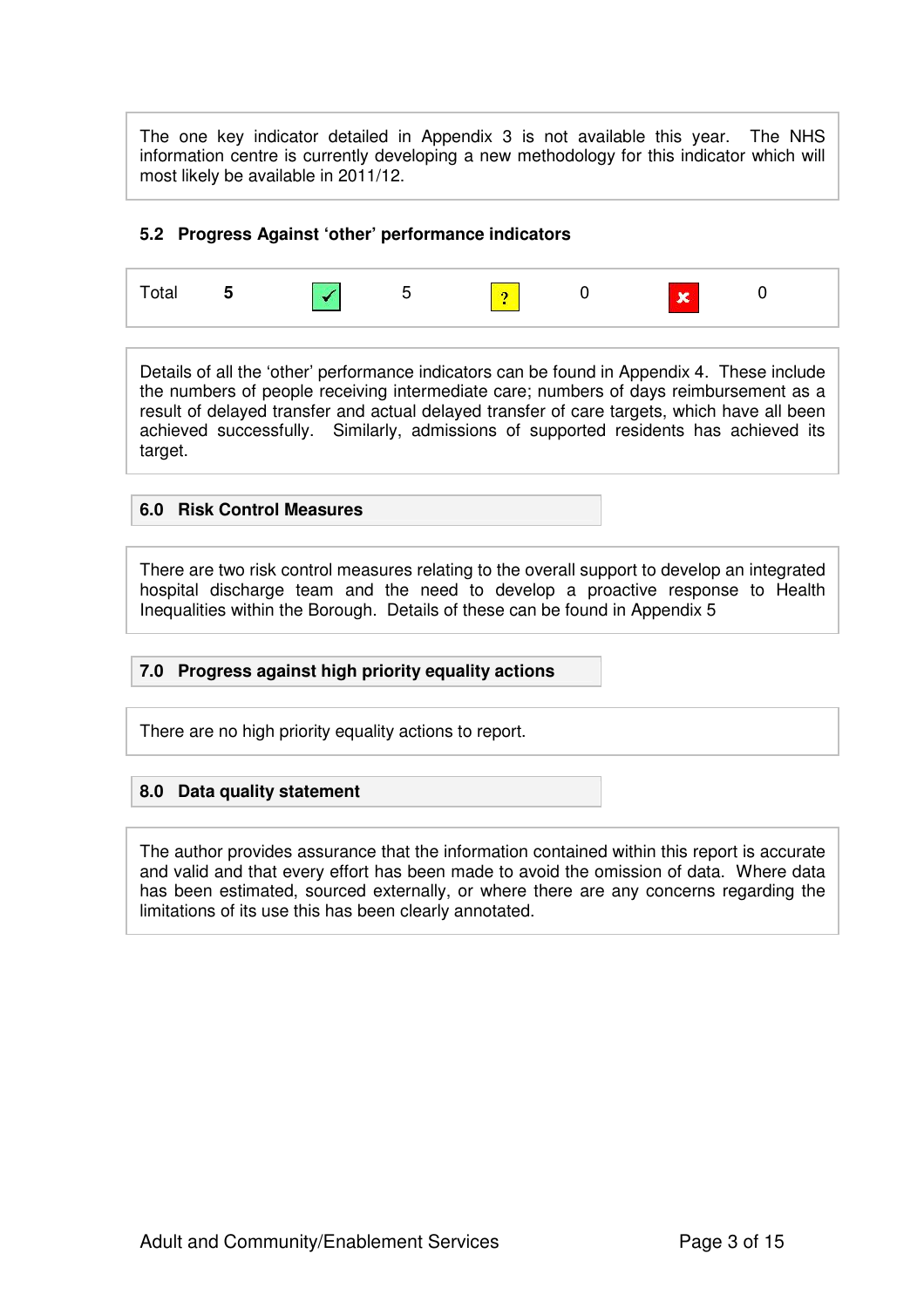# **9.0 Appendices**

| Appendix 1 Progress Against 'key' objectives / milestones   |
|-------------------------------------------------------------|
| Appendix 2 Progress against 'other' objectives / milestones |
| Appendix 3 Progress against 'key' performance indicators    |
| Appendix 4 Progress against 'other' performance indicators  |
| Appendix 5 Progress against risk control measures           |
| Appendix 6 Financial Statement                              |
| Appendix 7 Explanation of use of symbols                    |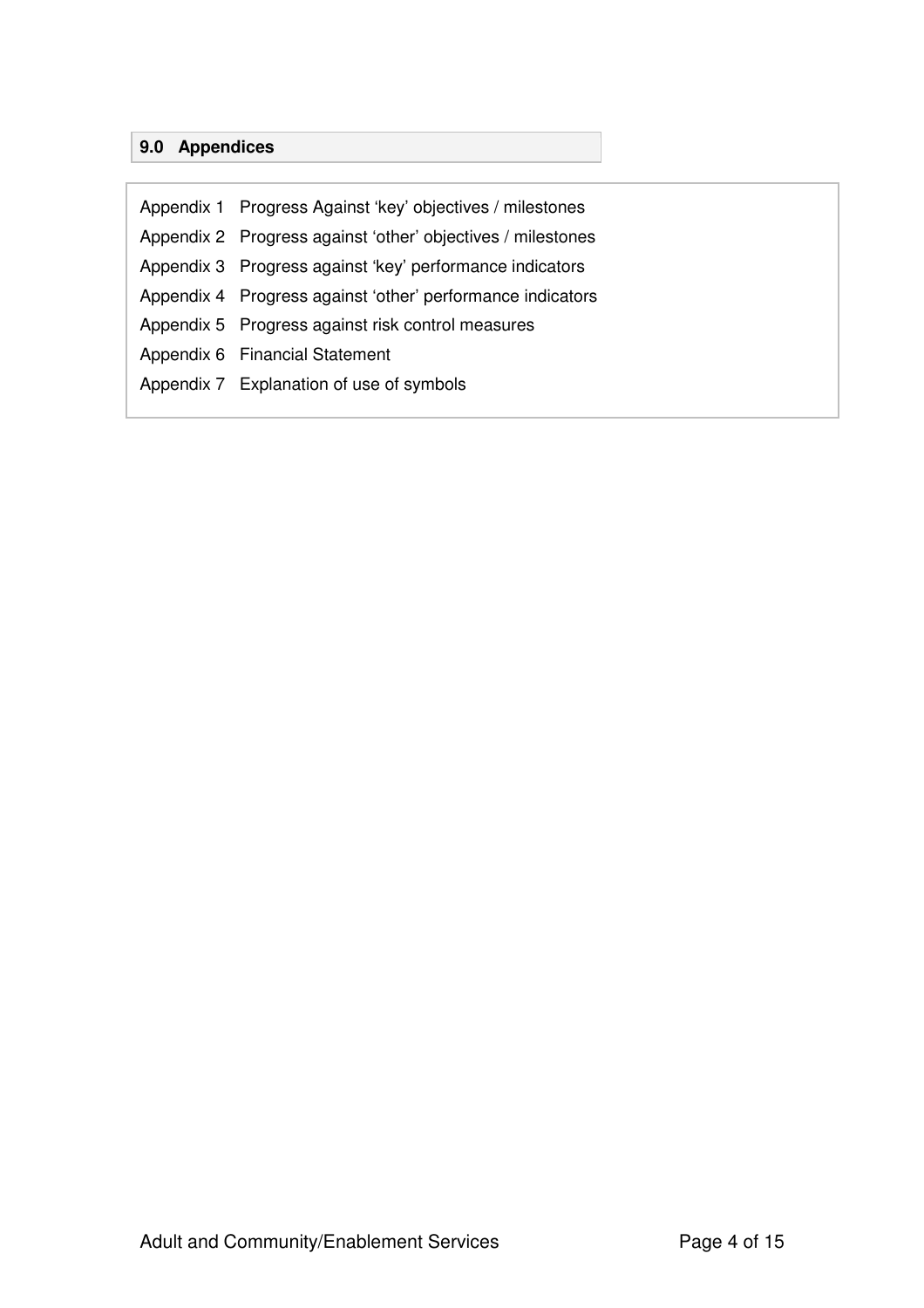# **Appendix 1: Progress Against 'key' objectives / milestones**

| Ref             | <b>Objective</b>                                                                                                                                                                                         |
|-----------------|----------------------------------------------------------------------------------------------------------------------------------------------------------------------------------------------------------|
| EN <sub>1</sub> | Working in partnership with statutory and non statutory organisations, evaluate, plan, commission and redesign services to<br>ensure that they meet the needs and improve outcomes for vulnerable people |

| <b>Milestones</b>                                                                                                                                                                                                       | <b>Progress</b><br>$Q_4$ | <b>Supporting Commentary</b>                                                                                                                                                                                                                                |
|-------------------------------------------------------------------------------------------------------------------------------------------------------------------------------------------------------------------------|--------------------------|-------------------------------------------------------------------------------------------------------------------------------------------------------------------------------------------------------------------------------------------------------------|
| Ensure intergenerational issues are taken into account<br>whilst implementing the Early Intervention/Prevention<br>Strategy to improve outcomes for Older People in Halton<br>Mar 2011. (AOF6 & 7)                      | $\blacktriangledown$     | The Intergenerational Group is progressing development work tasked<br>to them by Early Intervention and Prevention group.                                                                                                                                   |
| Following the evaluation of Telecare Services during<br>2009/10, develop and implement an action plan, based on<br>the recommendations, to ensure the continued<br>development and use of Telecare Mar 2011 (AOF 6 & 7) | $\blacktriangledown$     | A Specialist Telecare team was established in April 2011 and a<br>Telecare Steering Group. A Telecare Training plan has also been<br>implemented. A Strategic Action Plan is in place and full<br>implementation of this plan will take place in 2011/2012. |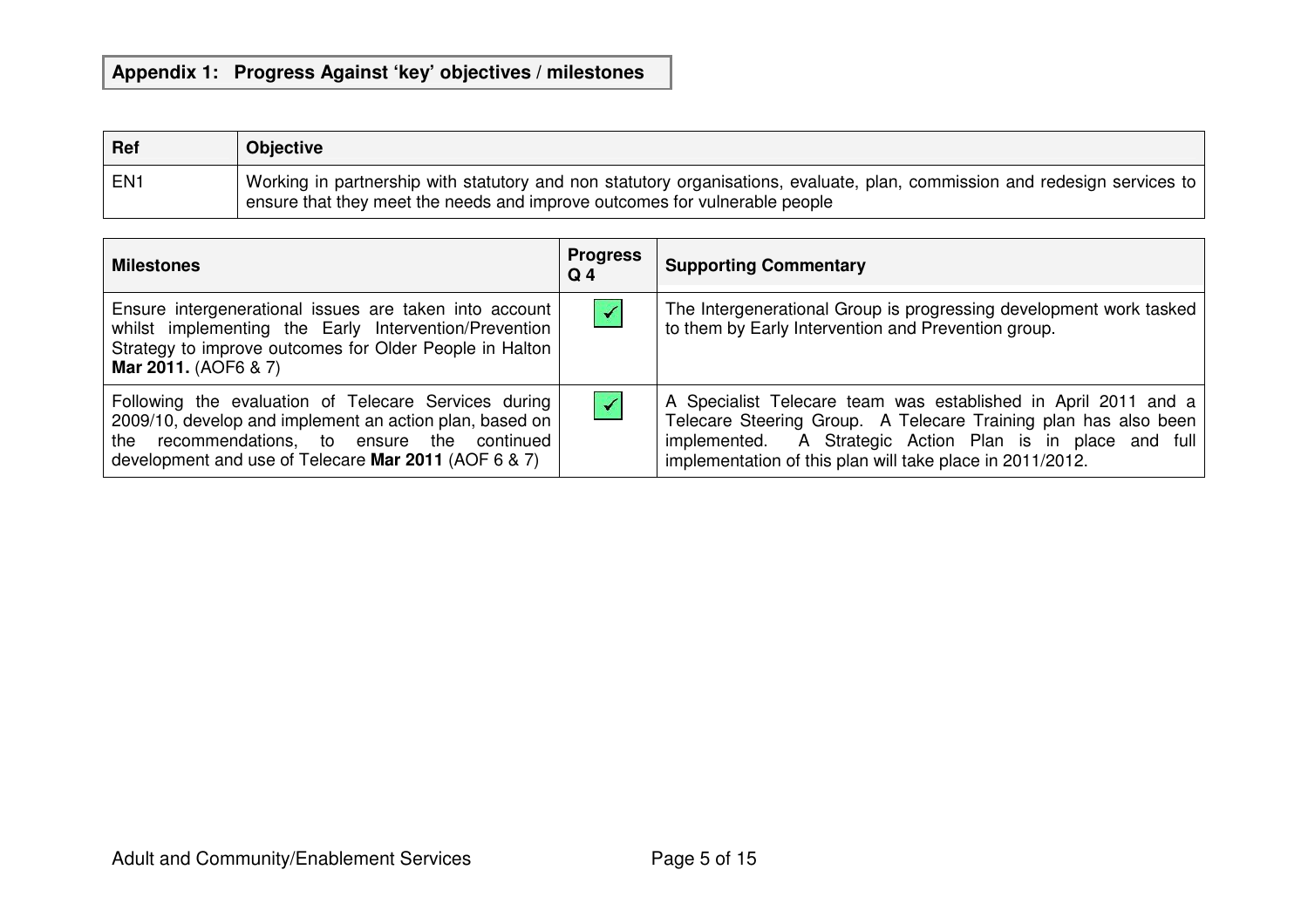# **Appendix 2: Progress Against 'other' objectives / milestones**

| Ref | <b>Objective</b>                                                                                                                                                                                         |
|-----|----------------------------------------------------------------------------------------------------------------------------------------------------------------------------------------------------------|
| EN1 | Working in partnership with statutory and non statutory organisations, evaluate, plan, commission and redesign services to<br>ensure that they meet the needs and improve outcomes for vulnerable people |

| <b>Milestones</b>                                                                                                                                                                  | <b>Progress</b><br>Q <sub>4</sub> | <b>Supporting Commentary</b>                                                                                                                                                                                                                                                |
|------------------------------------------------------------------------------------------------------------------------------------------------------------------------------------|-----------------------------------|-----------------------------------------------------------------------------------------------------------------------------------------------------------------------------------------------------------------------------------------------------------------------------|
| Maintain the numbers of carers provided with assessment<br>leading to the provision of services, to ensure Carers<br>needs are met Mar 2011. (AOF7)                                | $\blacktriangledown$              | A carers assessment is identified early on in the Intermediate Care<br>process. Teams continue to provide/offer either joint or individual<br>assessment to all carers involved with Intermediate Care service. This<br>is highlighted on a regular basis at team meetings. |
| Complete initial evaluation of the redesigned Intermediate<br>Care Services to ensure they are meeting the<br>requirements of the community of Halton. Mar 2011                    | $\prec$                           | An evaluation and redesign of Intermediate Care services has been<br>completed and an Action plan is in place to implement<br>recommendations.                                                                                                                              |
| Complete initial evaluation of the new Re-ablement<br>service to ensure they are meeting the requirements of<br>the community of Halton Mar 2011. (AOF6 $\& 7$ )                   | $\checkmark$                      | Completed.                                                                                                                                                                                                                                                                  |
| Develop an integrated hospital discharge team. Mar 2011<br>(AOF 6&7)                                                                                                               | $\checkmark$                      | Business Plans completed and agreed. Team manager appointed and<br>integrated hospital discharge team developed.                                                                                                                                                            |
| Review/redesign the Halton Integrated Community<br>Equipment Service (HICES) to ensure the service is<br>meeting the requirements of the community of Halton Mar<br>2011 (AOF 6&7) | $\checkmark$                      | Completed.                                                                                                                                                                                                                                                                  |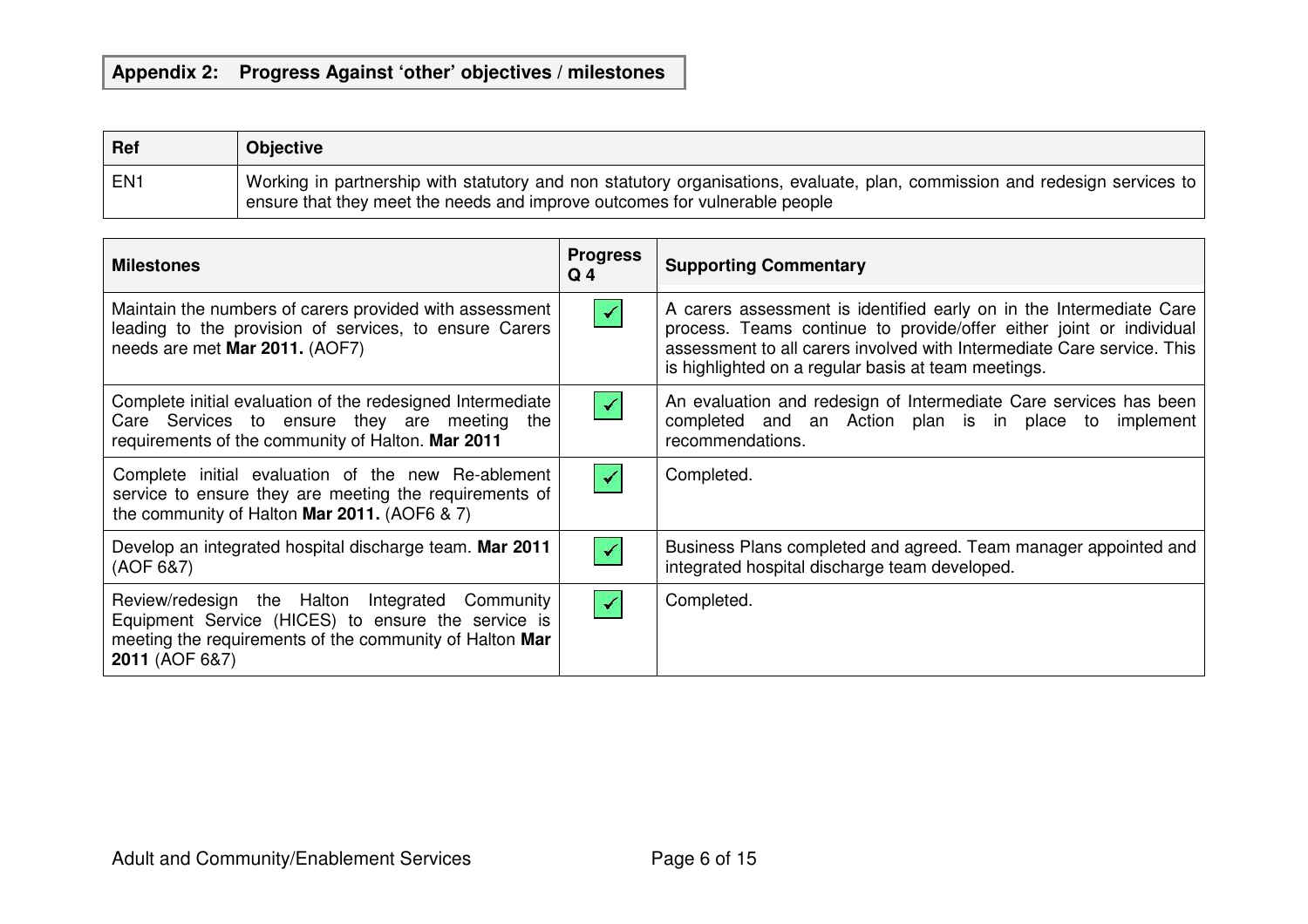# **Appendix 2: Progress Against 'other' objectives / milestones**

| <b>Ref</b> | <b>Objective</b>                                                                                                                                                                                               |
|------------|----------------------------------------------------------------------------------------------------------------------------------------------------------------------------------------------------------------|
| EN1        | Working in partnership with statutory and non statutory organisations, evaluate, plan, commission and redesign services to<br>$\pm$ ensure that they meet the needs and improve outcomes for vulnerable people |

| <b>Milestones</b>                                                                                                                           | <b>Progress</b><br>$Q_4$ | <b>Supporting Commentary</b>                                                                                                                                                                                                                                                                         |
|---------------------------------------------------------------------------------------------------------------------------------------------|--------------------------|------------------------------------------------------------------------------------------------------------------------------------------------------------------------------------------------------------------------------------------------------------------------------------------------------|
| Review the current service provision within Oak meadow  <br>and make recommendations for future provision. Mar<br><b>2011 (AOF 6&amp;7)</b> | $\blacktriangledown$     | Agreed at Full Council that Oak Meadow will reduce the number of its<br>beds to 19, and redesign day care opportunities, to ensure there is a<br>service available across adult services, and for a Business model to<br>be developed in line with this. Due to commence new services April<br>2011. |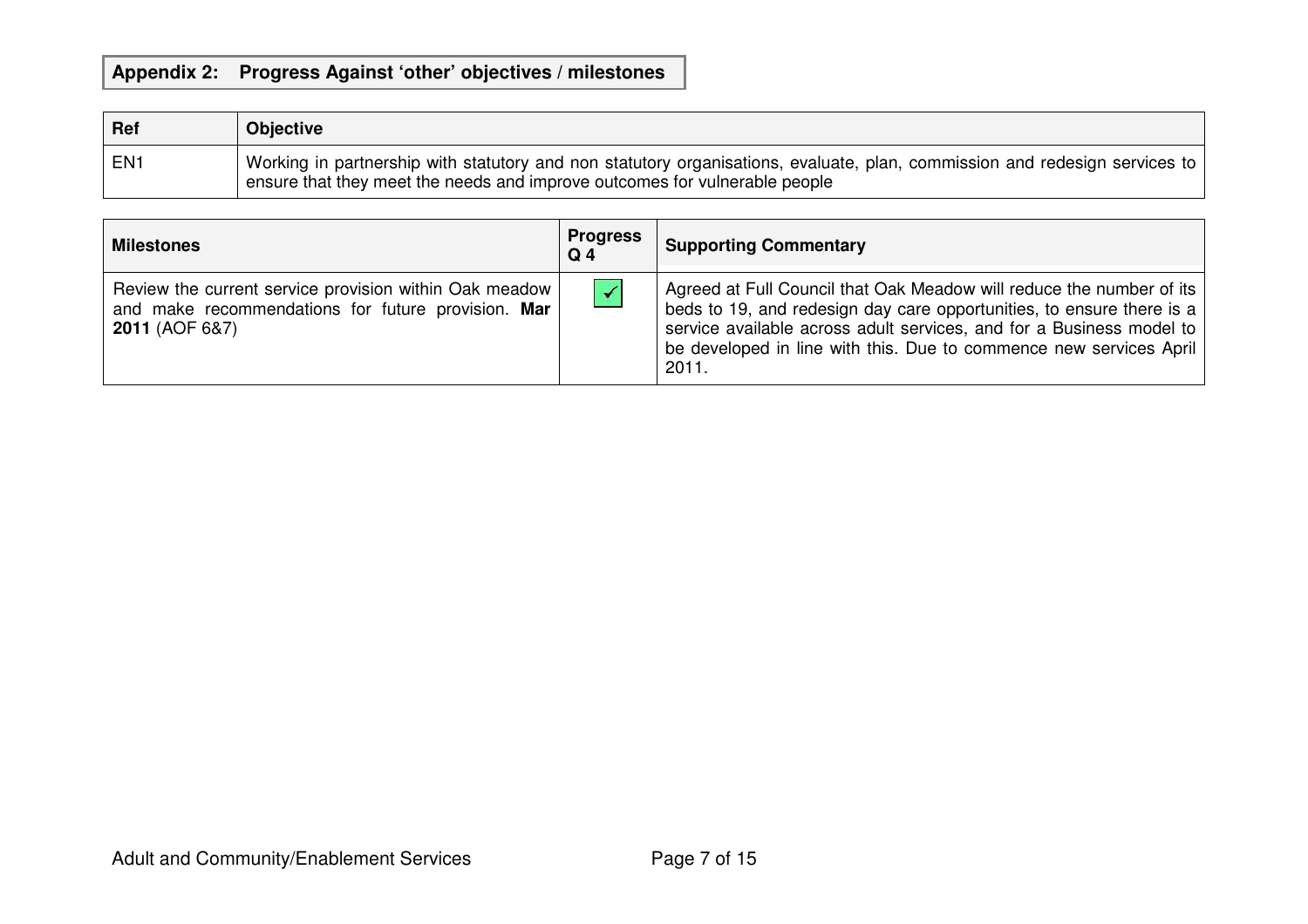# **Appendix 2: Progress Against 'other' objectives / milestones**

| Ref             | <b>Objective</b>                                                                                                                                                                                 |
|-----------------|--------------------------------------------------------------------------------------------------------------------------------------------------------------------------------------------------|
| EN <sub>2</sub> | Effectively consult and engage with service users to evaluate service delivery, highlight any areas for improvement and<br>contribute towards the effective re-design of services where required |

| <b>Milestones</b>                                                                                                                                                                                                         | <b>Progress</b><br>Q <sub>4</sub> | <b>Supporting Commentary</b>                                                                                                                                                                                                                                                                                                                                                                             |
|---------------------------------------------------------------------------------------------------------------------------------------------------------------------------------------------------------------------------|-----------------------------------|----------------------------------------------------------------------------------------------------------------------------------------------------------------------------------------------------------------------------------------------------------------------------------------------------------------------------------------------------------------------------------------------------------|
| Develop a proactive response to Health Inequalities within<br>the Borough Mar 2011 (AOF 7)                                                                                                                                |                                   | Completed.                                                                                                                                                                                                                                                                                                                                                                                               |
| As part of the implementation of the Early Intervention<br>and Prevention Strategy aimed at improving outcomes for<br>Older People, develop a meaningful engagement strategy<br>with Service Users Mar 2011. (AOF 7 & 32) | $\blacktriangledown$              | Draft engagement strategy for Older People is under development<br>with Halton Older People's Empowerment Network.                                                                                                                                                                                                                                                                                       |
| Develop a quality assurance framework for all services to<br>ensure service user views are taken into account when<br>redesigning/evaluating services. Mar 2011 (AOF 7 & 32)                                              | $\blacktriangledown$              | This has been completed in conjunction with the older people's<br>engagement strategy and will also incorporate the views of Halton<br>Older People's Empowerment Network (OPEN).                                                                                                                                                                                                                        |
| Review activity of Halton Older People's Empowerment<br>Network, (OPEN), to ensure that it continues to be<br>effective in its engagement with Older People Mar 2011.<br>(AOF7 & 32)                                      | $\blacktriangledown$              | Halton OPEN has continued to develop strongly with the following<br>milestones achieved<br>Action plan completed and agreed<br>Recruitment of three new board members<br>Involvement of mystery shopping of the contact centre<br>Associated focus groups to feedback results from mystery<br>shopping<br>Dementia lead presenting plans to Halton OPEN on expected<br>outcomes for the next six months. |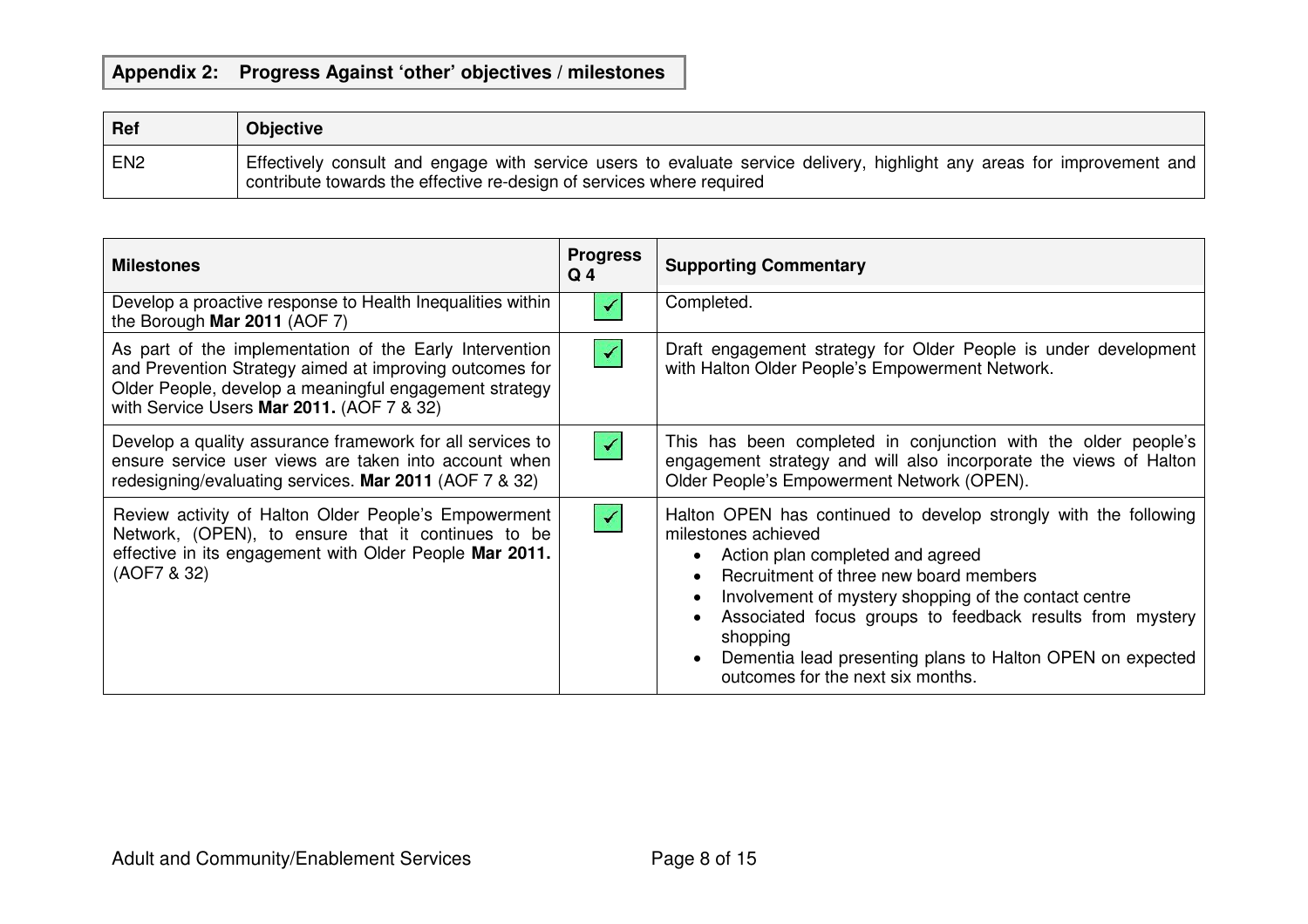# **Appendix 3: Progress against 'key' performance indicators**

| <b>Ref</b> | <b>Description</b> | Actual<br>2009/10 | Target<br>2010/11 | <b>Quarter 4</b> | <b>Current</b><br><b>Progress</b> | <b>Direction</b><br>of Travel | <b>Supporting Commentary</b> |
|------------|--------------------|-------------------|-------------------|------------------|-----------------------------------|-------------------------------|------------------------------|
|------------|--------------------|-------------------|-------------------|------------------|-----------------------------------|-------------------------------|------------------------------|

| Quality       |                                                                                 |       |    |                     |     |     |                                                                                                                                                           |
|---------------|---------------------------------------------------------------------------------|-------|----|---------------------|-----|-----|-----------------------------------------------------------------------------------------------------------------------------------------------------------|
| <b>NI 128</b> | User<br>_of<br>reported<br>measure<br>respect and dignity in their<br>treatment | 92.99 | 95 | Refer to<br>comment | N/A | N/A | The NHS Information Centre is currently  <br>developing a new methodology for this<br>This PI therefore is not<br>indicator.<br>reportable until 2011/12. |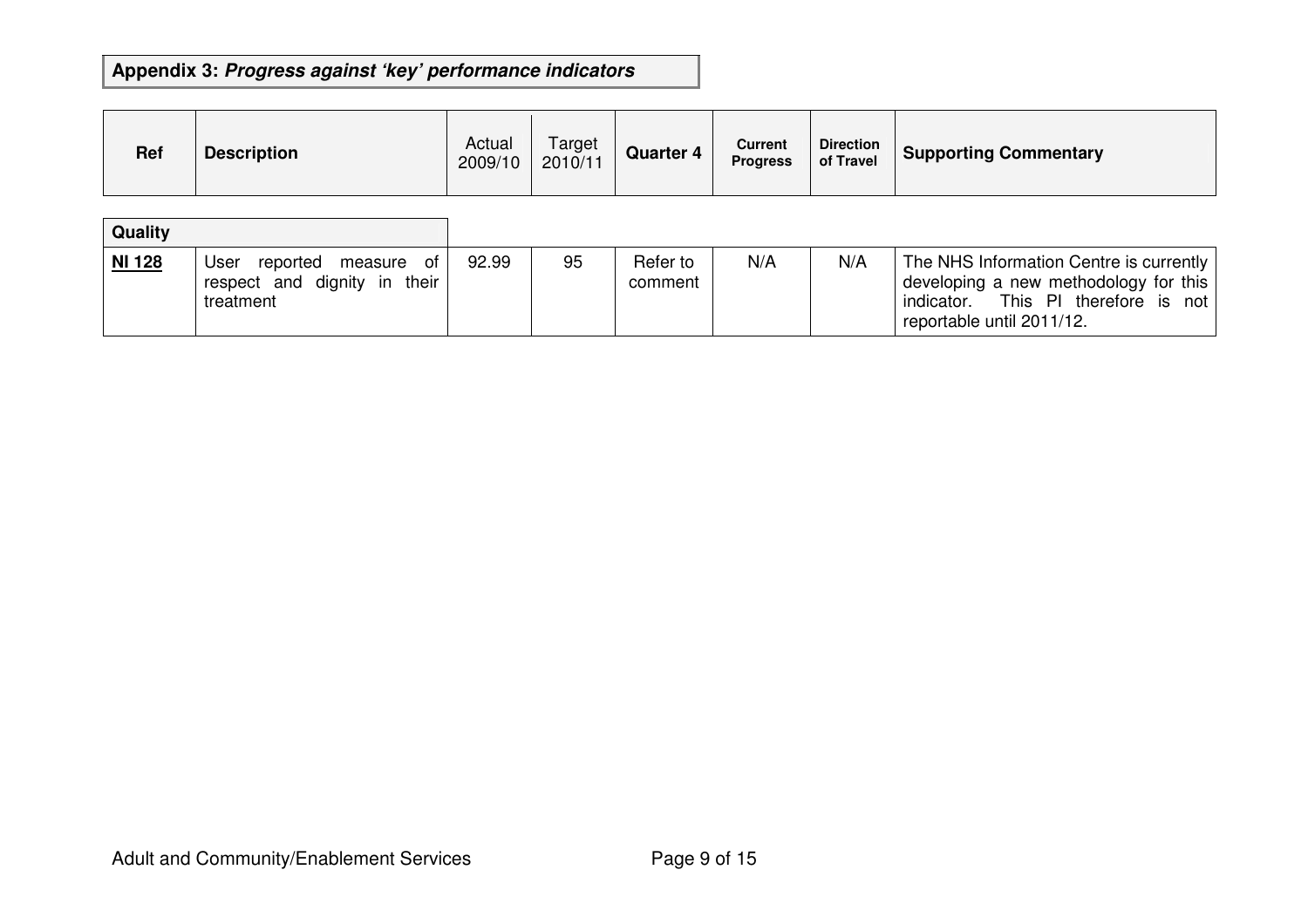# **Appendix 4: Progress against 'other' performance indicators**

| <b>Ref</b> | <b>Description</b> | Actual<br>2009/10 | Target<br>2010/11 | <b>Quarter 4</b> | <b>Current</b><br><b>Progress</b> | <b>Direction</b><br>of Travel | <b>Supporting Commentary</b> |
|------------|--------------------|-------------------|-------------------|------------------|-----------------------------------|-------------------------------|------------------------------|
|------------|--------------------|-------------------|-------------------|------------------|-----------------------------------|-------------------------------|------------------------------|

## **Cost & Efficiency**

| EN <sub>1</sub> | Numbers of people receiving<br>Intermediate Care per 1,000<br>population (65+) (Previously<br>OP LI <sub>1</sub> | 99.25 | 90 | 98.07 |  | Numbers have increased this quarter<br>and the target has been successfully<br>achieved.                                                                                                                                                             |
|-----------------|------------------------------------------------------------------------------------------------------------------|-------|----|-------|--|------------------------------------------------------------------------------------------------------------------------------------------------------------------------------------------------------------------------------------------------------|
| EN <sub>3</sub> | No. of days reimbursement as<br>a result of delayed discharge<br>of older people (Previously OP<br>LI3)          | 0     |    |       |  | There are no delays resulting directly<br>from the Social Care element, but the<br>Social Care Services are developing the<br>interface between health and social<br>care to ensure timely and appropriate<br>discharge from hospital by all adults. |

| Quality |                           |     |      |      |  |                                                                                                                 |
|---------|---------------------------|-----|------|------|--|-----------------------------------------------------------------------------------------------------------------|
| NI 131  | Delayed Transfers of Care | N/A | 7.36 | 4.27 |  | Q4 data is not yet available and the<br>cumulative position at the end of<br>February is being used as a proxy. |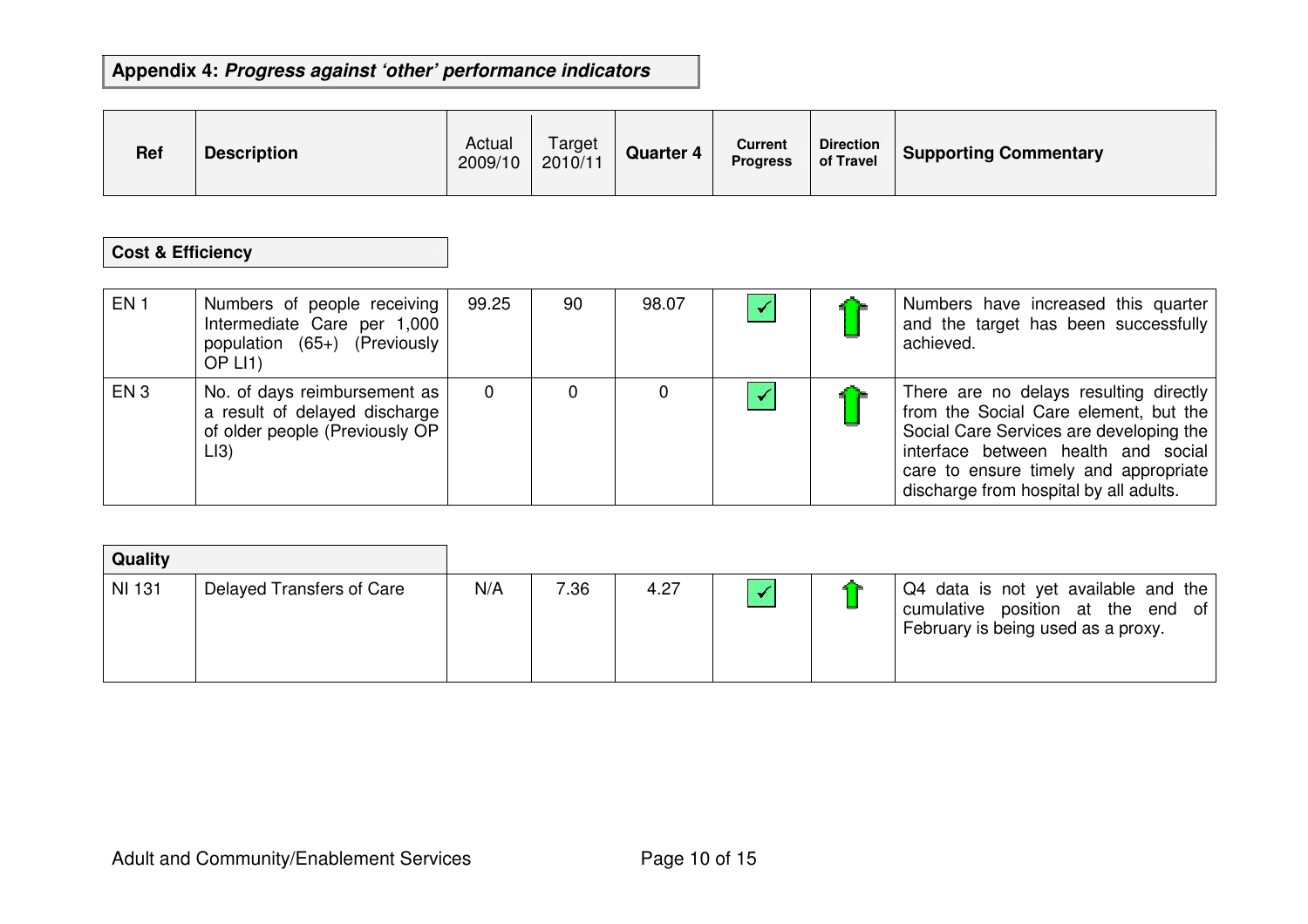# **Appendix 4: Progress against 'other' performance indicators**

| <b>Ref</b> | <b>Description</b> | Actual<br>2009/10 | Target<br>2010/11 | <b>Quarter 4</b> | Current<br><b>Progress</b> | <b>Direction</b><br>of Travel | <b>Supporting Commentary</b> |
|------------|--------------------|-------------------|-------------------|------------------|----------------------------|-------------------------------|------------------------------|
|------------|--------------------|-------------------|-------------------|------------------|----------------------------|-------------------------------|------------------------------|

# **Service Delivery**

| EN <sub>5</sub> | Admissions<br>$\circ$ of<br>supported<br>residents<br>65+ to<br>aged<br>permanent residential/nursing<br>care (per 10,000 population)<br>Threshold <<br>140<br>kev<br>(Previously OP LI9) | 45.68 | 60   | 55.68E              | $\blacktriangledown$ |     | Figure provided is an estimated figure<br>as final year end figure will not be<br>known until June 2011. Direction of<br>travel is based on the estimated figure<br>provided for 2009/10 and not the actual<br>to give a like for like comparison. |
|-----------------|-------------------------------------------------------------------------------------------------------------------------------------------------------------------------------------------|-------|------|---------------------|----------------------|-----|----------------------------------------------------------------------------------------------------------------------------------------------------------------------------------------------------------------------------------------------------|
| NI 125          | Achieving independence for<br>through<br>Older<br>People<br>Intermediate<br>rehabilitation/<br>Care                                                                                       | 85.14 | 85.0 | Refer to<br>comment | N/A                  | N/A | This target is only collated once a year,  <br>in between Oct & Dec 2010, with<br>finalised validated data available in<br>quarter1 of 2011/12.                                                                                                    |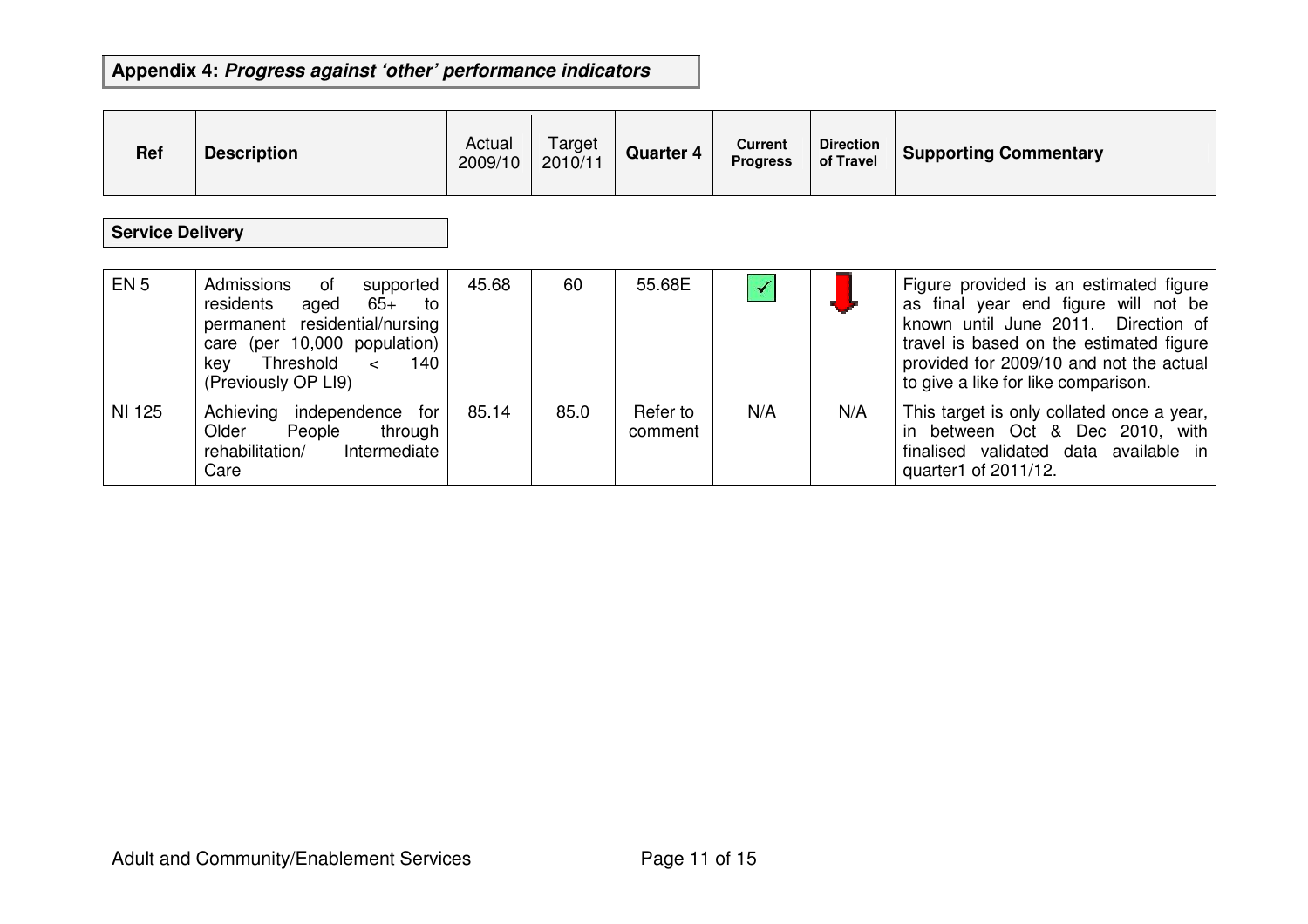# **Appendix 4: Progress against 'other' performance indicators**

| <b>Ref</b> | <b>Description</b> | Actual<br>2009/10 | Target<br>2010/11 | <b>Quarter 4</b> | <b>Current</b><br><b>Progress</b> | <b>Direction</b><br>of Travel | <b>Supporting Commentary</b> |
|------------|--------------------|-------------------|-------------------|------------------|-----------------------------------|-------------------------------|------------------------------|
|------------|--------------------|-------------------|-------------------|------------------|-----------------------------------|-------------------------------|------------------------------|

#### **Area Partner National Indicators:**

The indicators below form part of the new National Indicator Set introduced on 1<sup>st</sup> April 2008. Responsibility for setting the target, and reporting performance data, will sit with one or more local partners. As data sharing protocols are developed, baseline information and targets will be added to this section.

| <b>NI 129</b> | End of life access to palliative<br>care enabling people<br>to<br>choose to die at home | 22.9<br>estimated     | 21  | 23.1%   |     | Q3 figure has been updated. February<br>figure used as a proxy for Q4 as March<br>data has not yet been released.<br>A service specification is currently being<br>developed for Halton Haven hospice<br>and developing a recovery plan to<br>supporting Macmillan nurses into 7 day<br>a week working. |
|---------------|-----------------------------------------------------------------------------------------|-----------------------|-----|---------|-----|---------------------------------------------------------------------------------------------------------------------------------------------------------------------------------------------------------------------------------------------------------------------------------------------------------|
| NI 134        | The number of emergency bed<br>days per head of weighted<br>population                  | 67317.08<br>estimated | N/A | 58152.1 | N/A | Q1-3 have been updated. Q4 is not yet<br>available and an average based on Q1-<br>3 has been used as a proxy. It is<br>anticipated that a Halton target for<br>emergency bed days will be agreed in<br>2011/12 with the PCT rather than on a<br>PCT footprint.                                          |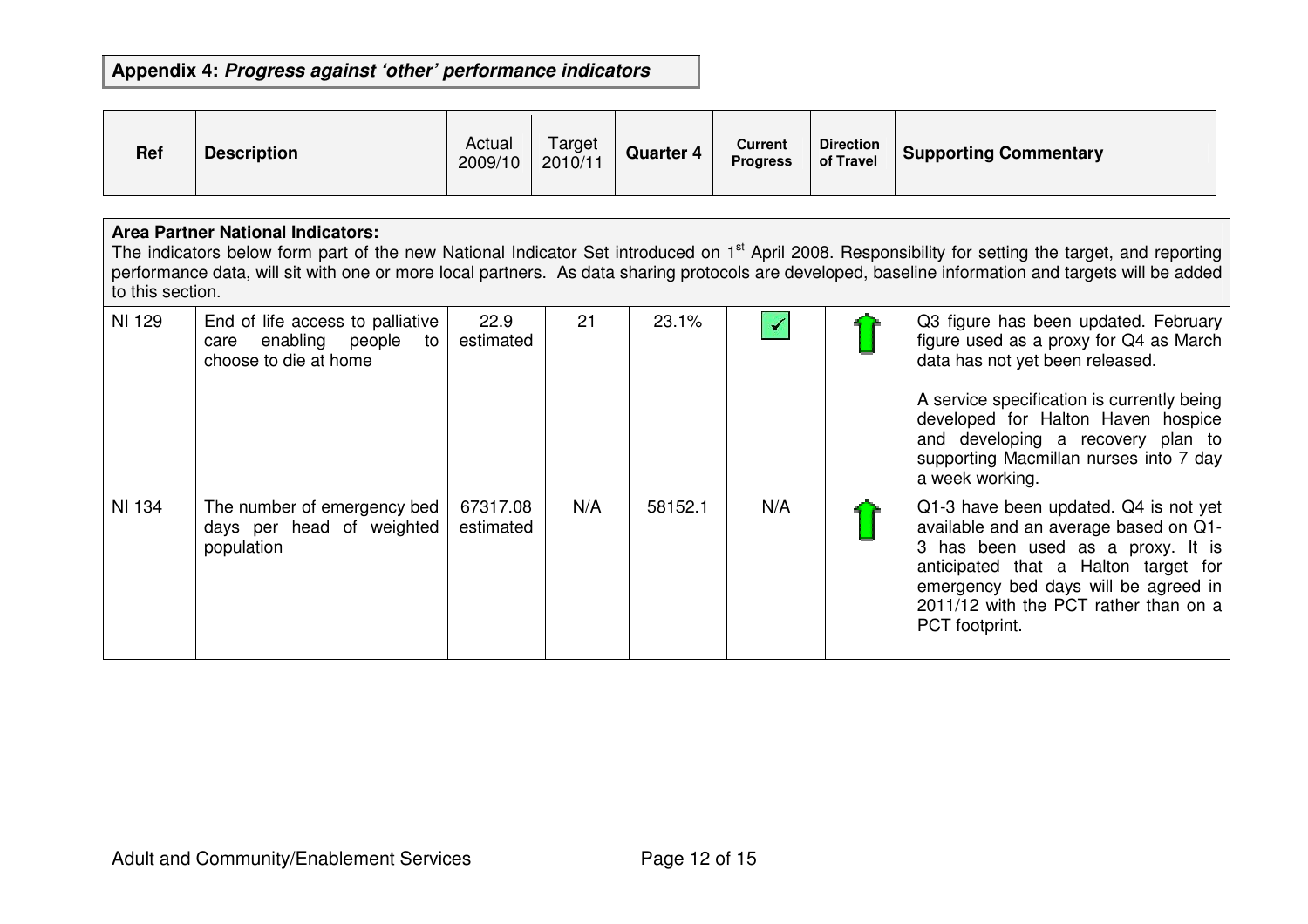**Appendix 5: Progress against risk control measures**

| Ref             | <b>Risk Identified</b>                                                                                                     | <b>Treatment Measure</b>                                                                                                          | <b>Progress</b> | <b>Supporting Commentary</b>   |
|-----------------|----------------------------------------------------------------------------------------------------------------------------|-----------------------------------------------------------------------------------------------------------------------------------|-----------------|--------------------------------|
| EN <sub>1</sub> | Overall support to develop an integrated<br>hospital discharge team may not be<br>available from Acute Hospital (Mar 2011) | Operational Director to chair<br>the steering group.<br>Partnership approach to<br>be<br>adopted to support<br>the<br>development |                 | Completed- no outstanding risk |
| EN <sub>2</sub> | Inability to develop a proactive response<br>to Health Inequalities within the Borough  <br>(Mar 2011)                     | Operational Director to lead on<br>a Partnership approach to<br>working with the PCT                                              |                 | Completed- no outstanding risk |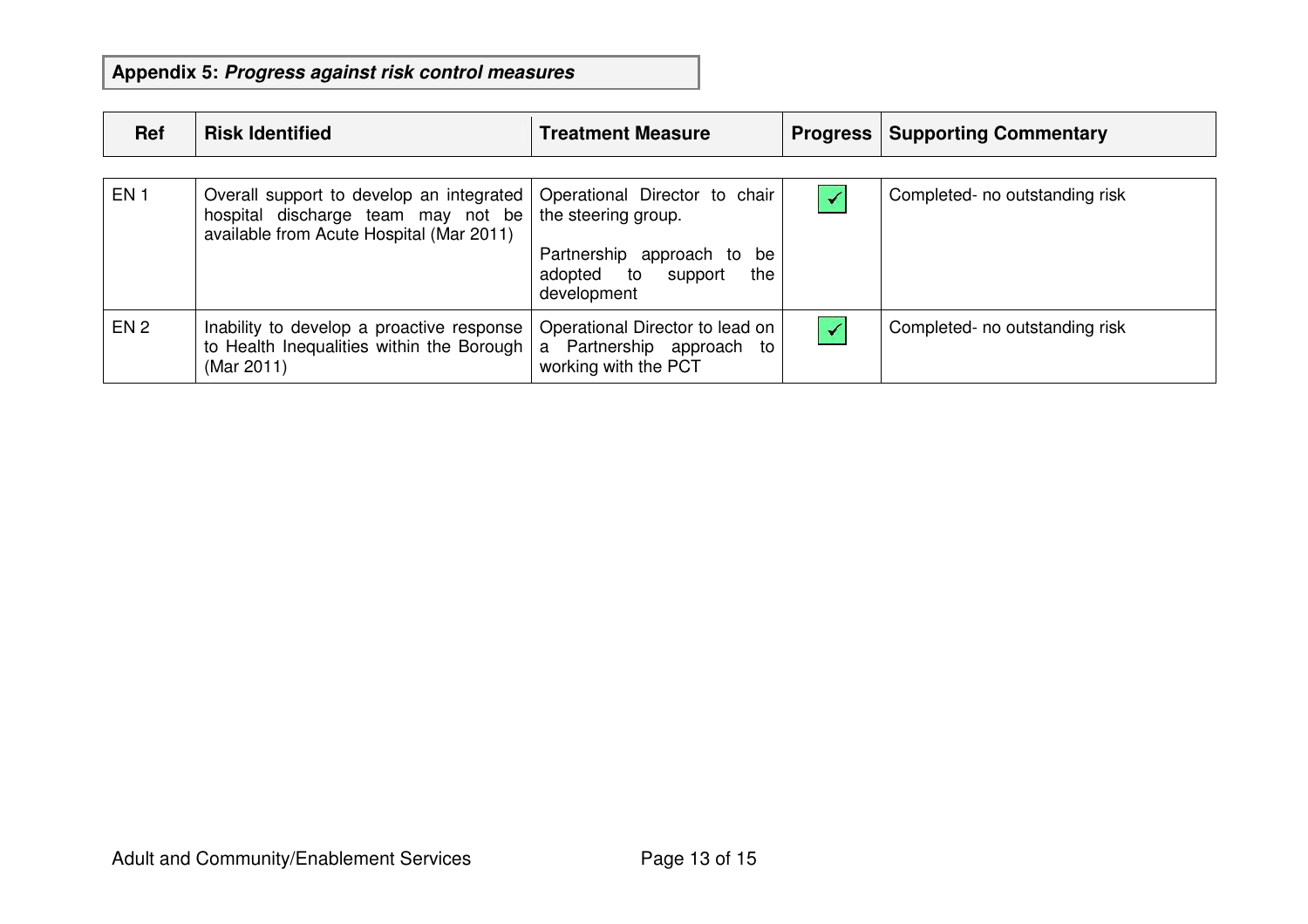# **Appendix 6 Financial Statement**

The Department's quarter 4 financial statement will be prepared once the Council's year-end accounts have been finalised and will then be made available via the intranet by 30th June 2011.